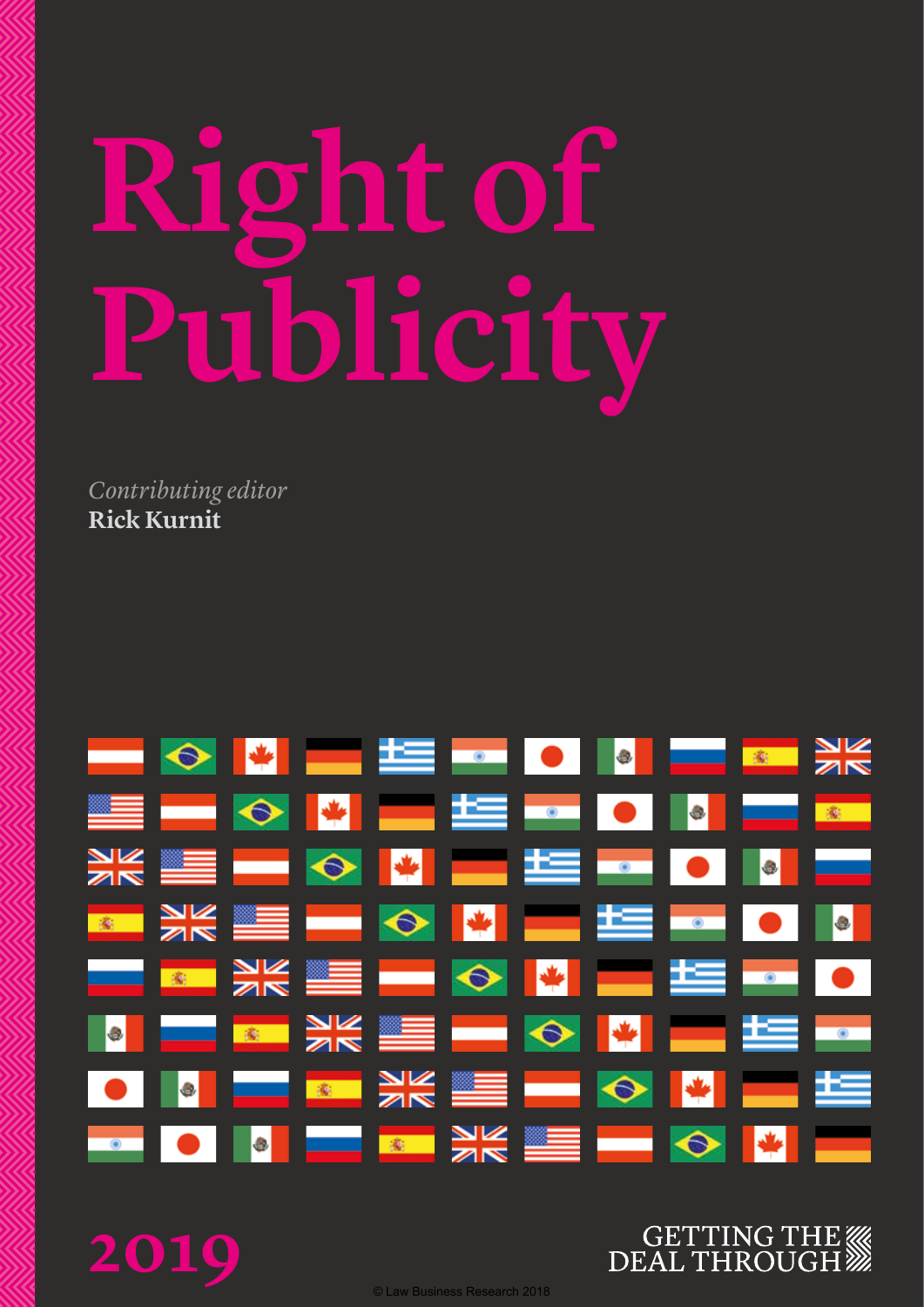# GETTING THE WE DEAL THROUGH

# **Right of Publicity 2019**

*Contributing editor* **Rick Kurnit Frankfurt Kurnit Klein & Selz PC**

Reproduced with permission from Law Business Research Ltd This article was first published in October 2018 For further information please contact editorial@gettingthedealthrough.com

Publisher Tom Barnes tom.barnes@lbresearch.com

Subscriptions James Spearing subscriptions@gettingthedealthrough.com

Senior business development managers Adam Sargent adam.sargent@gettingthedealthrough.com

Dan White dan.white@gettingthedealthrough.com



Published by Law Business Research Ltd 87 Lancaster Road London, W11 1QQ, UK Tel: +44 20 3780 4147 Fax: +44 20 7229 6910

© Law Business Research Ltd 2018 No photocopying without a CLA licence. First published 2011 Ninth edition ISBN 978-1-78915-066-7

The information provided in this publication is general and may not apply in a specific situation. Legal advice should always be sought before taking any legal action based on the information provided. This information is not intended to create, nor does receipt of it constitute, a lawyer–client relationship. The publishers and authors accept no responsibility for any acts or omissions contained herein. The information provided was verified between August and September 2018. Be advised that this is a developing area.

Printed and distributed by Encompass Print Solutions Tel: 0844 2480 112

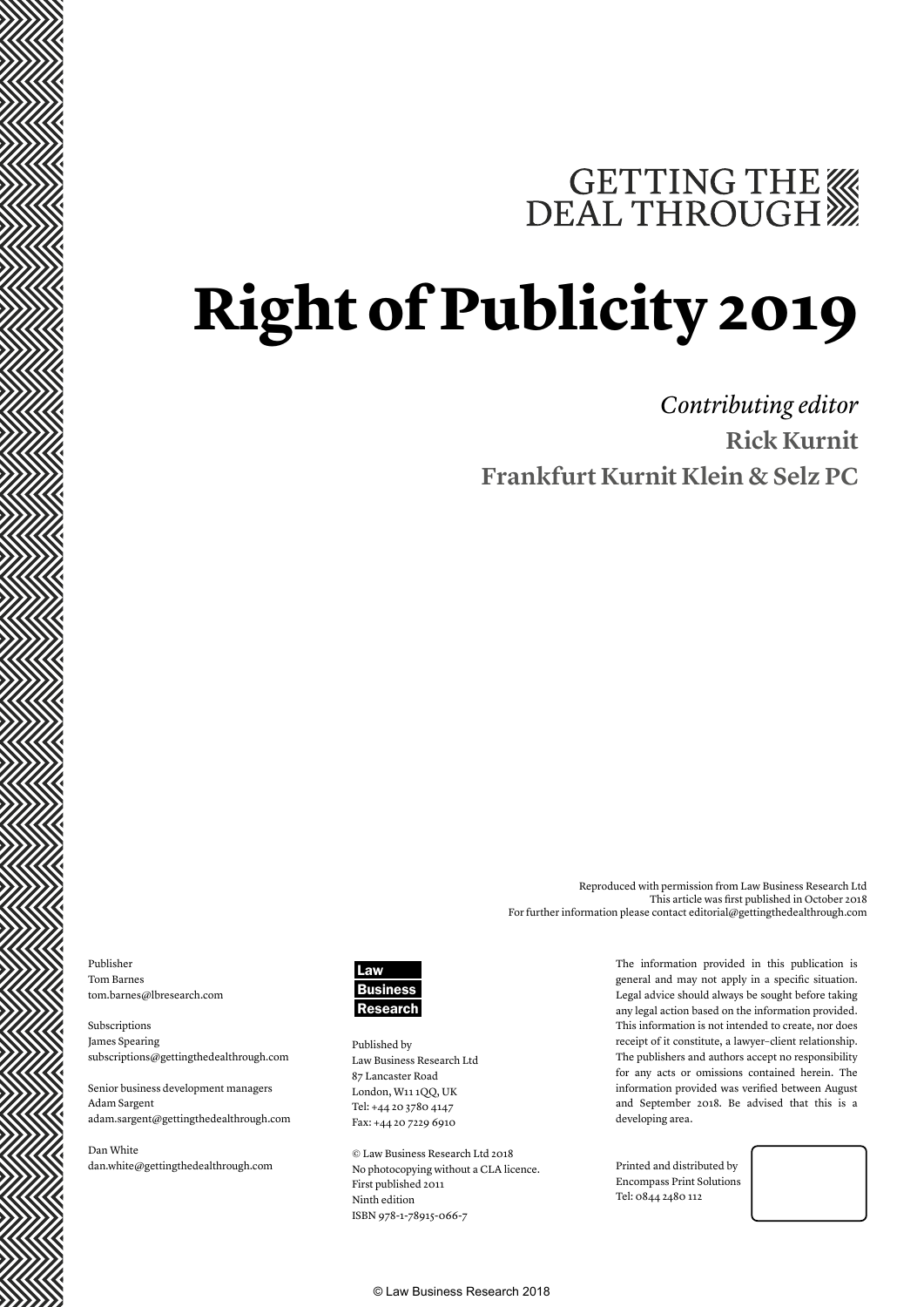#### **CONTENTS**

| Global overview                              | 5  | Japan                                     | 35 |
|----------------------------------------------|----|-------------------------------------------|----|
| <b>Rick Kurnit</b>                           |    | Tetsushi Kamimura and Hiroyuki Tanaka     |    |
| Frankfurt Kurnit Klein & Selz PC             |    | Mori Hamada & Matsumoto                   |    |
| Austria                                      | 7  | Mexico                                    | 38 |
| Isabella A Hoedl                             |    | Carlos Trujillo                           |    |
| Isabella A Hoedl                             |    | Uhthoff, Gómez Vega & Uhthoff, SC         |    |
| <b>Brazil</b>                                | 11 | Russia                                    | 42 |
| Luiz de Alencar Araripe Jr                   |    | Yulia Yarnykh                             |    |
| Araripe & Associados                         |    | Gowling WLG                               |    |
| Canada                                       | 14 | Spain                                     | 48 |
| <b>Hatty Reisman</b>                         |    | Enrique Armijo Chávarri and María Cadarso |    |
| Reisman Law Offices Professional Corporation |    | Elzaburu                                  |    |
| Germany                                      | 21 | <b>United Kingdom</b>                     | 55 |
| <b>Marcus von Welser</b>                     |    | Paul Jordan and Sean Ibbetson             |    |
| Vossius & Partner                            |    | <b>Bristows LLP</b>                       |    |
| Greece                                       | 26 | <b>United States</b>                      | 60 |
| Persa E Lampropoulou                         |    | <b>Rick Kurnit</b>                        |    |
| Anagnostopoulos                              |    | Frankfurt Kurnit Klein & Selz PC          |    |
| India                                        | 30 |                                           |    |
| Vaishali Mittal                              |    |                                           |    |
| Anand and Anand                              |    |                                           |    |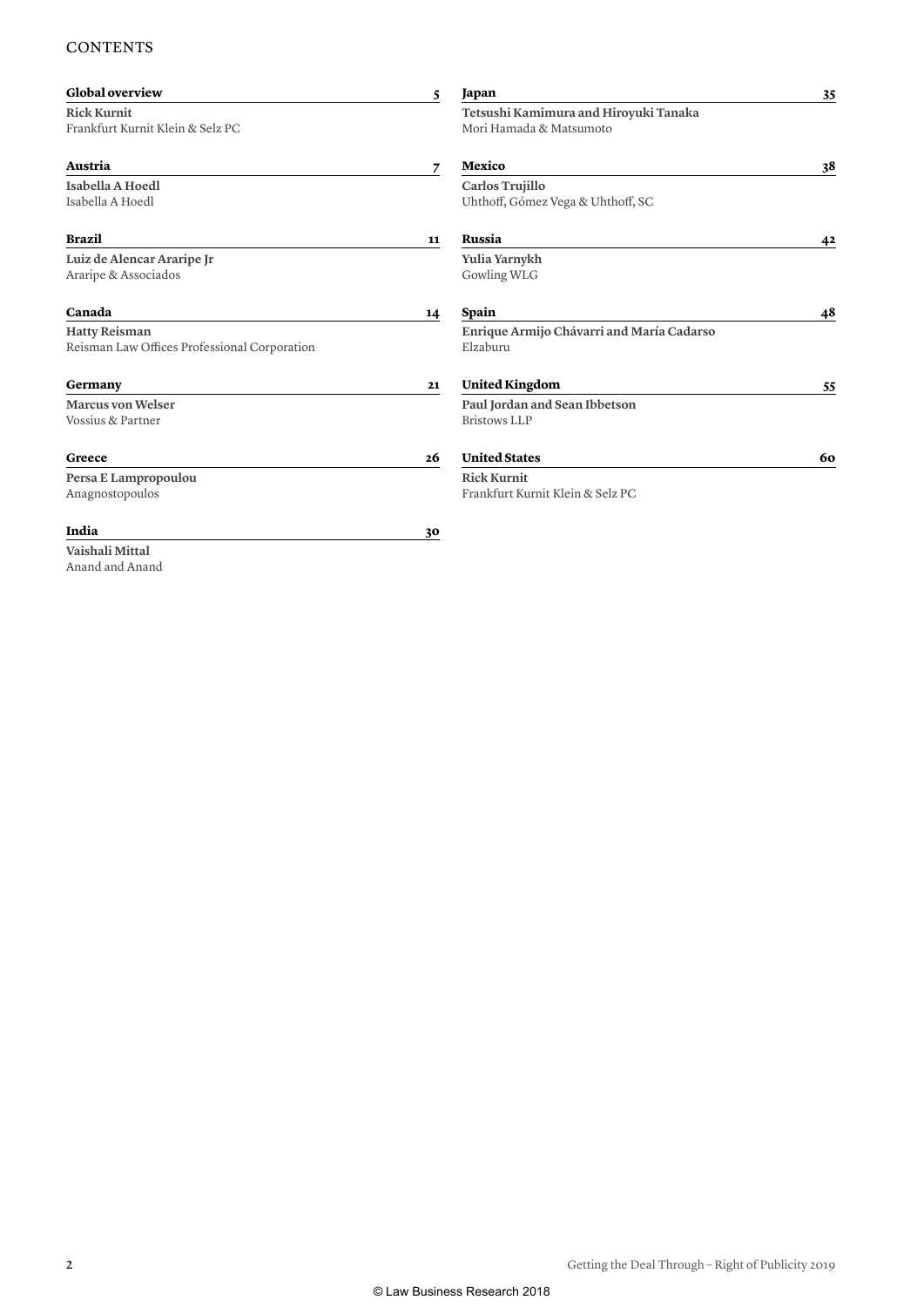### **Preface**

### **Right of Publicity 2019**

Ninth edition

**Getting the Deal Through** is delighted to publish the ninth edition of *Right of Publicity*, which is available in print, as an e-book and online at www.gettingthedealthrough.com.

**Getting the Deal Through** provides international expert analysis in key areas of law, practice and regulation for corporate counsel, crossborder legal practitioners, and company directors and officers.

Throughout this edition, and following the unique **Getting the Deal Through** format, the same key questions are answered by leading practitioners in each of the jurisdictions featured. Our coverage this year includes a new chapter on Brazil.

**Getting the Deal Through** titles are published annually in print. Please ensure you are referring to the latest edition or to the online version at www.gettingthedealthrough.com.

Every effort has been made to cover all matters of concern to readers. However, specific legal advice should always be sought from experienced local advisers.

**Getting the Deal Through** gratefully acknowledges the efforts of all the contributors to this volume, who were chosen for their recognised expertise. We also extend special thanks to the contributing editor, Rick Kurnit of Frankfurt Kurnit Klein & Selz PC, for his continued assistance with this volume.

### GETTING THE

London September 2018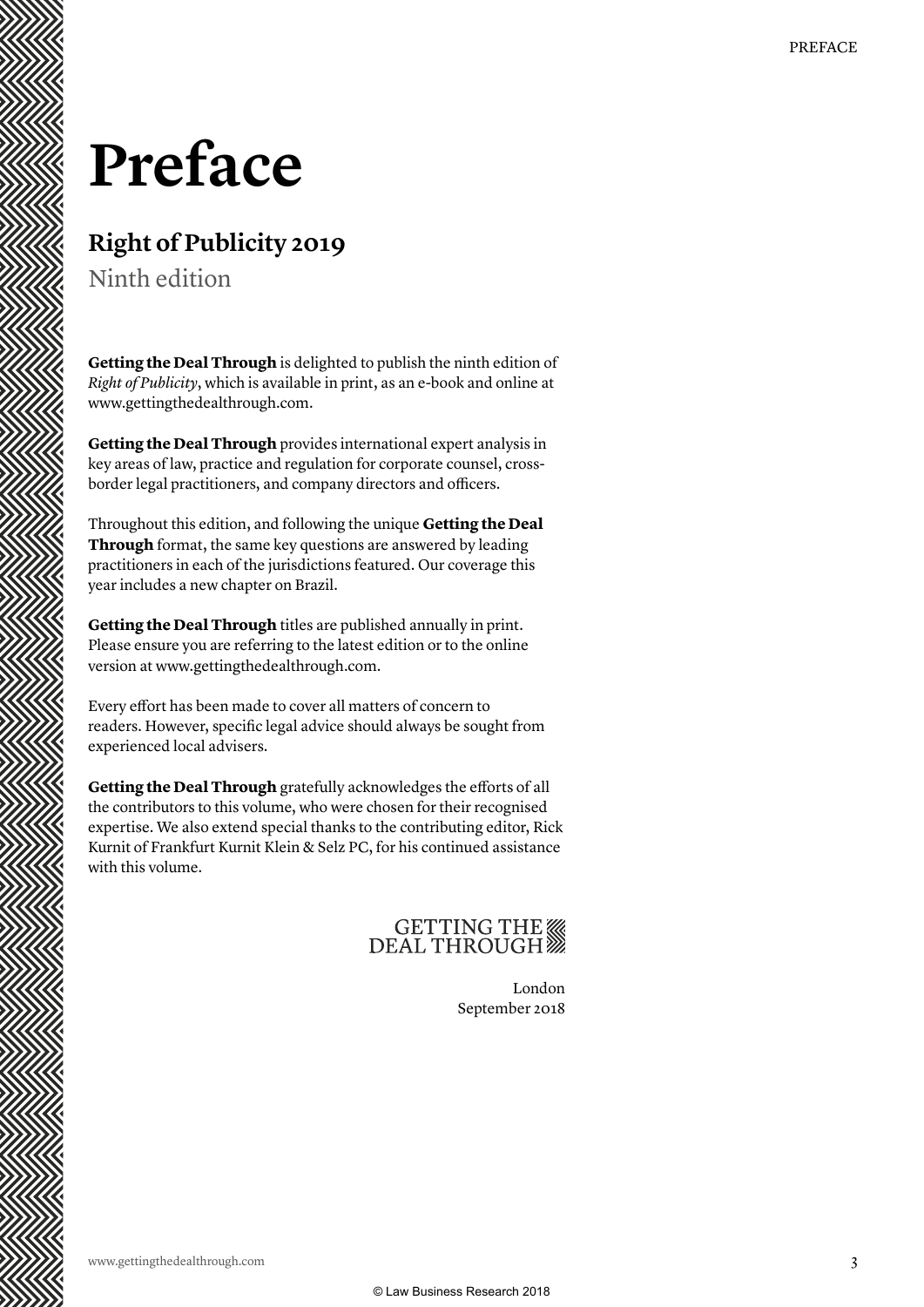## **Austria**

#### **Isabella A Hoedl**

**Isabella A Hoedl**

#### **Sources of law**

#### **1 Is the right of publicity recognised?**

Austrian law recognises the right of publicity. However, the right of publicity is not codified in just one article of Austrian law; rather, there exists a bundle of rights deriving from different national codes that can be invoked to defend one's right of publicity and the commercial appropriation of an individual's identity.

#### **2 What are the principal legal sources for the right of publicity?**

As a civil law jurisdiction, Austria's principal legal source is legislation, which is also interpreted by case law. Legislation and case law are influenced by the legislation of the EU and the case law of the European Court of Justice, as well as the European Court of Human Rights (ECHR).

Sections 16, 43 and 1330 of the Austrian Civil Code, section 78 of the Austrian Copyright Act and sections 6 to 8 of the Austrian Media Law are the essential legal grounds to claim the right of publicity. These sections of the law are supplemented by case law of the ECHR on the European Convention on Human Rights, in particular article 8, the 'right to respect for private and family life'.

#### **3 How is the right enforced? Which courts have jurisdiction?**

The right of publicity (ie, claiming revocation, omission, abolition or removal, publication of judgment and, in the case of fault, compensation for damages, including lost profit and the restitution of immaterial damages) is enforced in the courts.

Depending on the basis for the legal claim, either civil courts or criminal courts are entitled to rule on the case. All claims based on the Civil Code and the Copyright Act are handled in civil courts, while all claims based on the Media Law are handled in criminal courts.

#### **4 Are there other rights or laws that provide a claim based on use of a person's name, picture, likeness or identifying characteristics?**

The right of publicity is recognised per se and enforced by direct application of the respective sections of the legislation mentioned in question 2. Since no entire code on the right of publicity exists, the different rules to enforce this right are spread across different national codes and cover, for instance, the Copyright Act, the Unfair Competition Act, the Austrian Civil Code and the Media Act.

#### **Existence of right**

#### **5 What aspects of a person's identity are protectable under the right of publicity?**

The right of publicity applies to all aspects of an individual. The scope therefore covers pictures or photographs of the person, but also his or her voice, or any other special characteristics that are unique to the individual. However, under certain circumstances even a corporation is entitled to rely upon this right to defend its well-known name and likeness against unauthorised use.

Section 16 of the Civil Code constitutes the basic rule for personal rights and therefore also the right of publicity. Based on this general rule, additional rules were enacted to provide specific rules to rely upon if, for instance, the unauthorised use of a name or a photograph occurred.

Section 43 of the Civil Code regulates the right to use one's name. In addition to individuals, corporations and legal entities are entitled to rely upon section 43 to pursue the unauthorised use of their company name. Since sections 16 and 43 of the Civil Code (dating from 1811) still contain archaic language, the courts are continually challenged to interpret the original wording with case law, making these sections an applicable rule of law to rely upon today. In recent years, courts have construed these sections to include a violation of domain names and have, again, bridged the gap between centuries-old legal code and modern technology.

Section 78 of the national Copyright Act can only be invoked by individuals. This section of the law does not provide a legal basis for corporations or legal entities. Sections 6 to 8 of the Media Law can only be relied upon by individuals. A prerequisite for the invocation of these sections is the publication of a report or news coverage in a medium (newspaper, magazine, online, etc), and that this report or news coverage violated the personal rights of the individual who could be identified in the coverage by the public.

#### **6 Do individuals need to commercialise their identity to have a protectable right of publicity?**

No. Generally there is no requirement of prior commercial use of their identity; the right exists independently of the commercial use.

#### **7 May a foreign citizen protect a right of publicity under the law of your jurisdiction?**

Yes. The right of publicity can be claimed regardless of the nationality of an individual.

#### **8 Is registration or public notice required or permitted for protection of the right? If so, what is the procedure and what are the fees for registration or public notice?**

There is no registration and, therefore, no registration fee payment is required for protection of the right. Also, no publication notice is required for the protection of the right.

#### **9 Is the right protected after the individual's death? For how long? Must the right have been exercised while the individual was alive?**

The right of publicity continues to be protected after the right owner's death. The prerequisite for the continuing protection is that the legitimate interests of his or her relatives are affected. The law defines the term 'relatives' in section 77 of the Copyright Code as the right owner's spouse or significant other, as well as relatives, in ascending and descending line. The spouse or significant other and relatives in the ascending and descending line in the first degree are entitled to lifelong protection. Protection of all other relatives is limited to 10 years after the right owner's death.

Legitimate interests of the spouse, significant other or relatives are affected if, for instance, the publication of the photograph of the deceased means that his or her memory is disparaged.

There is no obligation to have had the right of publicity exercised while the individual was alive. The right of publicity is considered a personal right that neither requires registration nor prior use to be enforceable.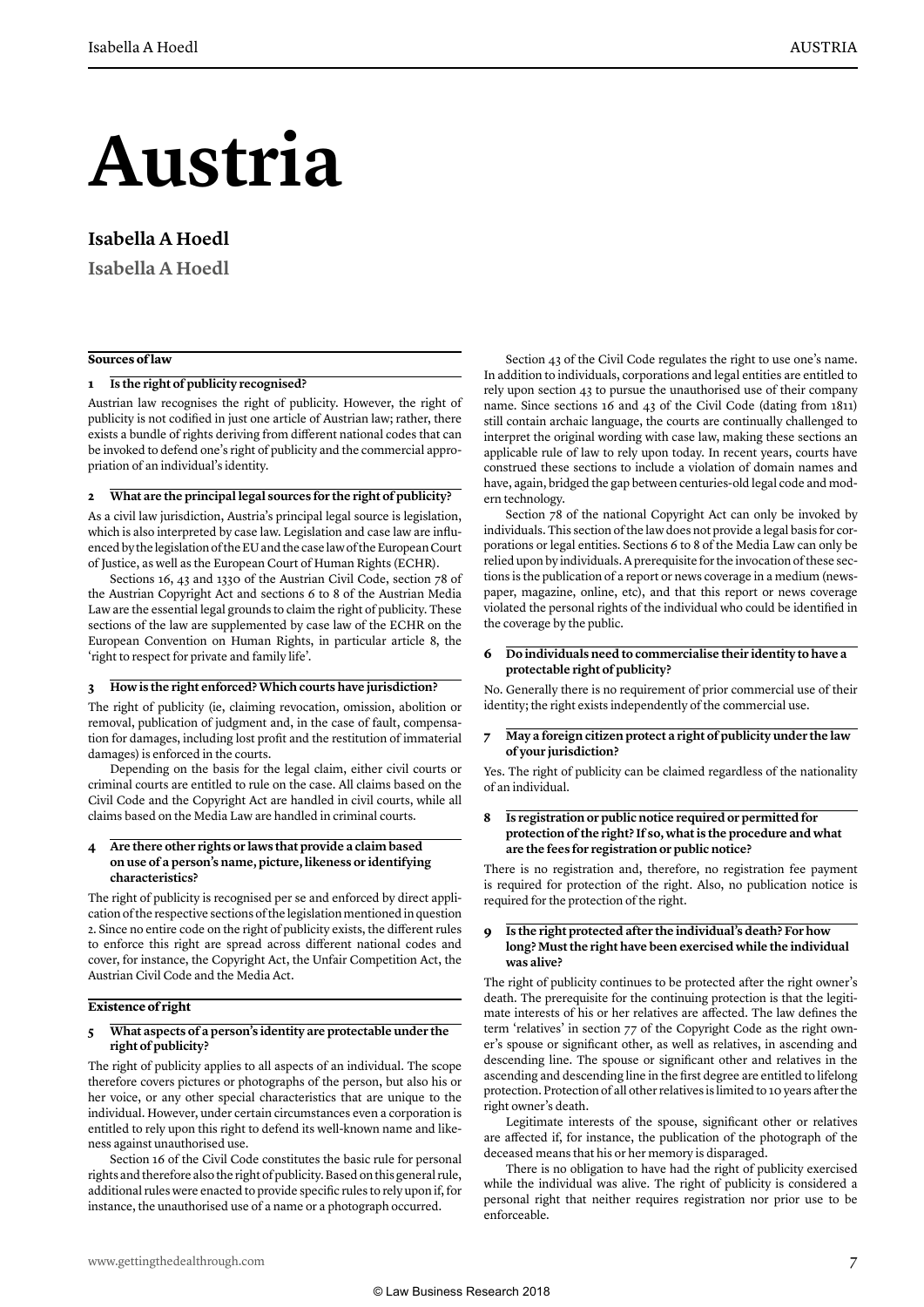#### **Ownership of right**

#### **10 Can the right be transferred? In what circumstances?**

The right of publicity is considered to be a personal right, and therefore cannot be transferred from the rights holder to another person.

#### **11 Can the right be licensed? In what circumstances?**

If the name of a celebrity or a person of public interest could be registered as a trademark, a licence to use the trademark could be drafted. Based on trademark law, the extent of such licences could vary according to the scope of protection maintained by the rights holder.

#### **12 If the right is sold or licensed, who may sue for infringement?**

Generally, the right of publicity cannot be sold. However, as laid out above, the right could be licensed as a trademark. Depending on the terms of the licensing contract of the trademark, the licensee might be entitled to sue for infringement on behalf of the licensor.

#### **13 If post-mortem rights are recognised, are they limited to natural heirs or can they be enforced under a contract by an assignee or left to an entity?**

Even though post-mortem rights are recognised in the law, the right itself cannot be inherited. Rather, the right owner's spouse or significant other, as well as his or her relatives, are entitled to enforce the right if their legitimate interests, or the legitimate interests of the original right owner, are violated (this could be the case, for instance, if the right owner had, during his or her lifetime, not given permission for the use of his or her photograph in connection with an advertising campaign or for the publication of the photograph, which affects the legitimate interests of the remaining relatives).

The right to enforce the post-mortem right of publicity is explicitly limited to the relatives, even if they are not heirs to the estate of the deceased. Alternatively, an heir who is not a relative to the deceased is under no circumstances entitled to enforce the post-mortem right of publicity.

The right cannot be enforced under a contract by an assignee and cannot be left to an entity.

#### **14 Are there any actions that rights owners should take to ensure their rights are fully protected?**

The right of publicity is considered a personal right that is, like the right to freedom, generally awarded to every individual at the time of birth. Since celebrity status is obviously acquired over the passage of time, the right of a celebrity to control the use of his or her photographs and likeness, etc, in advertising campaigns does require some prior action on the part of the individual. In other words, to claim the right of publicity, the celebrity must have achieved a status in which his or her position is generally known.

Since there is no requirement for registration of the right of publicity, there are also no additional requirements (other than actually being a celebrity or a person of public interest) to claim this right.

#### **Infringement**

#### **15 What constitutes infringement of the right?**

The right of publicity is considered to be infringed if, for instance, the owner of the right has not given his or her prior consent to the commercial use of his or her photograph or picture, name, voice or any other particular characteristic that would enable the public to recognise the respective individual, and if, for example, the publication of that individual's picture or photograph violates his or her legitimate interest.

In one case, the Austrian Supreme Court held that a violation of the right to use one's photograph exists, even though the facial expressions of that individual were not recognisable (Austrian Supreme Court 4 Ob 5/89). It was held that, even though the facial expressions might have been made unrecognisable, there were sufficient additional elements that enabled the public to recognise the celebrity.

Even the use of a photograph showing the individual from behind can make it possible for the public to recognise the person owing to certain particularities shown in the photograph. In other words, merely putting a blank over the individual's eyes, for example, does not make the individual unrecognisable; a particular hairstyle or posture can

provide the public with the necessary information to identify the celebrity (Austrian Supreme Court 4 Ob 5/89).

#### **16 Are certain formats of intellectual property excluded from claims based on the right of publicity? What is the legal basis of the exclusions?**

None are excluded.

#### **17 Is knowledge or intent to violate the right necessary for a finding of infringement?**

No. Generally, no intent is necessary to find an infringement of the right.

#### **18 Does liability extend to media publishing content created by an advertiser and website operators publishing posts by third parties? Does republishing or retweeting or other social media propagation of existing content give rise to liability?**

Yes. In fact, a decision handed down in March 2016 held a mediapublishing agency liable for reusing photographs that were published on Facebook. The plaintiff in this case publicly posted her own photograph on Facebook. The defendant, a media-publishing agency, used the photograph and published it on its website without copyright notice. Additionally, the defendant used the photograph in a manipulated form in a video, suggesting in the accompanying text the plaintiff 's particular sexual orientation.

The court explicitly held that the mere publishing of one's photograph on Facebook does not include the person's consent to use that photograph in another medium – in other words, the unauthorised republishing of the photograph was not permitted.

#### **Remedies**

#### **19 What remedies are available to an owner of the right of publicity against an infringer? Are monetary damages available?**

The owner of the right of publicity has several remedies available against the infringer of his or her right, depending on what legal grounds he or she decides to use.

If the claim is based on the Civil Code, the Copyright Act, or both, the rights owner can claim omission, abolishment, publication of judgment and, in the case of fault, the payment of damages, including the payment of immaterial damages.

Monetary damages are available if the economic interests of a celebrity were violated, and can be claimed on the basis of section 1041 of the Civil Code if the degree of popularity of the celebrity has reached a monetary value and this value was taken advantage of without prior permission.

It is also possible to request the rendering of accounts to properly prepare a claim for monetary damages. Once the defendant has rendered its accounts, the plaintiff can then prepare or adapt its claim for monetary damages more accurately.

If the claim is based on the Media Law, the owner of the right is entitled to claim monetary compensation for the humiliation suffered in the course of newspaper coverage. The monetary damages are supposed to cover the immaterial damage (ie, the libel) that occurred with the coverage in the media. On the one hand, the Media Law sets certain caps for the amounts of monetary damages that can be awarded in these proceedings, and on the other, it requests the court to take the actual facts (eg, the publication volume of the medium, the extent and amount of distributed samples and the economic existence of the owner of the respective medium) into consideration when setting the monetary damages amount. The amounts set by the Law range from €20,000 to €100,000, depending on the severity of the violation and the impact on the individual, the geographic scope of the publication and all the general facts of the case.

While the Law gives the courts broad scope for awarding monetary damages, case law to date has shown that judges rarely award the highest amount of damages.

#### **20 Is there a time limit for seeking remedies?**

More than one provision exists for the protection of the right of publicity. The time limit depends on the law or one of three codes that a party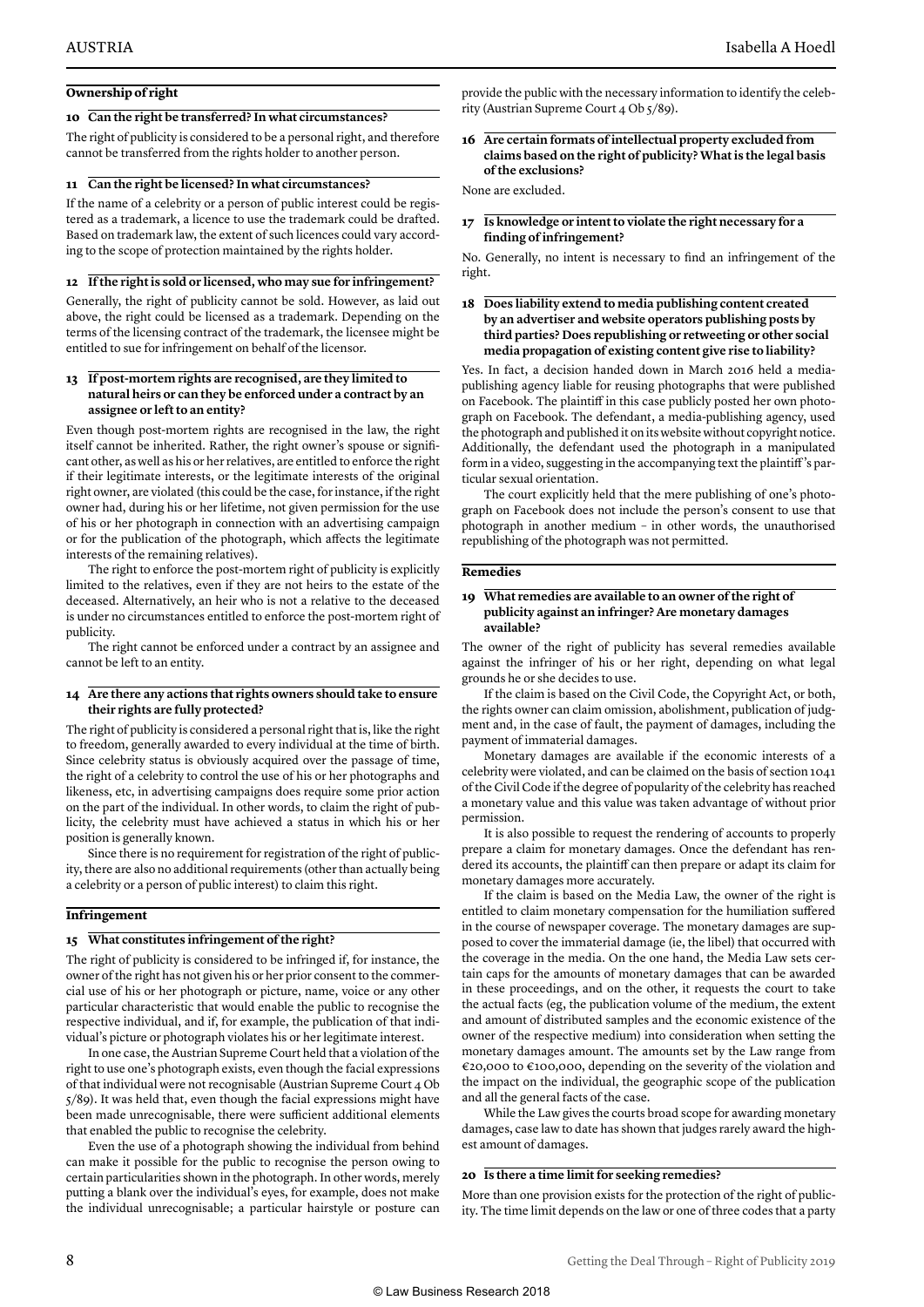can base its claim upon. Since all three codes base the time limits on specific factors, only a general overview of the time limits can be given.

The Civil Code provides for time limits that vary from one year (eg, slander and libel) to three years (eg, actual physical attacks), depending on the conduct and the underlying facts.

The Copyright Act provides for time limits varying from three years (eg, monetary compensation) to 30 years (eg, omission and abolition).

According to section 32 of the Media Law, the time limit for seeking relief under the Law is one year after the distribution of the coverage media. For offences that are punishable with more than three years' imprisonment, the Law provides a three-year statute of limitations, also starting with the distribution of the coverage media.

#### **21 Are attorneys' fees and costs available? In what circumstances?**

If the plaintiff wins the proceeding in its entirety, attorneys' fees and costs can be recovered in their entirety from the losing party. The calculation of the fees and costs to be recovered is based on the Austrian Attorneys' Tariff (which sets the limits for every individual writ, court session, appeal, etc).

If the plaintiff loses, the defendant is entitled to claim the compensation of its attorneys' fees and costs in its entirety, based again on the limits set in the Attorneys' Tariff.

If there is a partial win and a partial loss, the fees and costs are counter-calculated according to the actual winning or losing percentage of each party. In this case, each party may have to bear its own costs with no compensation being recoverable from the other side.

#### **22 Are punitive damages available? If so, under what conditions?**

As a general rule, there are no punitive damages available under Austrian law.

#### **23 Is preliminary relief available? If so, what preliminary measures are available and under what conditions?**

Preliminary relief is available, the measure in the preliminary proceeding being the issuance of a preliminary injunction to bar the defendant from the continuing unauthorised conduct or use of the celebrity's name, picture and so on. No request for monetary compensation is granted in preliminary proceedings. In addition, no request that would induce an irreversible status for the defendant will be granted in preliminary proceedings, on the grounds that the preliminary proceeding is supposed to be a fast-track proceeding to provide the plaintiff with virtually instant relief from the unauthorised conduct of the defendant. If, however, the main proceeding would result in a different outcome, the preliminary measure needs to be lifted immediately, which could not happen if permanent changes had been ordered.

#### **24 What are the measures of damages?**

The different measures of damages depend on the actual claim that was filed.

If the claim was based on the Civil Code or the Copyright Act, then monetary damages will be calculated on the actual damage caused, which could be the value of the licence, which a legitimate licensee would have paid. In either case, monetary damages can only be claimed if the degree of popularity of the celebrity had reached a monetary value and this value was taken advantage of without prior permission.

If, on the other hand, the claim was based on the Media Law, this code itself sets caps to the maximum of the recoverable monetary amounts, ranging from €20,000 to €100,000.

#### **25 What significant judgments have recently been awarded for infringement of the right?**

A case of notable interest was adjudicated by the Austrian Supreme Court at the end of 2014. In this instance, the Unfair Competition Act was relevant because the two parties involved were media owners. The plaintiff claimed that a preliminary injunction should be issued against the defendant because of the defendant's illegitimate use of photographs showing the Austrian ski stars Manuel Hirscher and Anna Fenninger on the defendant publication's front page, without getting prior permission to do so. The plaintiff was the owner of the *Kronen Zeitung* newspaper; the defendant the owner of the *Österreich* newspaper. The parties were competitors. The plaintiff claimed that the defendant gained an unfair

#### **Update and trends**

The impact of the new General Data Protection Regulation (EU) 2016/679 for the right-of-publicity sector will become clear in the coming years. At this time, the use of photographs, in particular, has experienced a new wave of consent requirements, with professional photographers attempting to comply with the new rules. The full impact of the data protection regulation will be seen in due course. However, the regulations may not simplify legal matters causing judges to struggle, for example, on how to decide who can close, or dispose of, a social-media account belonging to a deceased person, leaving the issue of personality rights put on hold.

advantage over other media owners by using the photographs of the ski stars on the cover page to encourage customers to buy the newspaper, without paying royalties for the photographs and without obtaining permission from the Austrian Ski Association, which represents all skiers on the Austrian ski team in all matters.

The court of first instance granted the injunction, stating that the unauthorised use of photographs of well-known persons constitutes a violation of section 78 of the Copyright Act. A professional journalist must follow the professional code of conduct when researching photographs for his or her article and advertising purposes that benefits the newspaper itself. It is a generally accepted standard that all rights have to be secured contractually prior to use for advertising purposes. The commercial use of photographs without prior consent of the depicted person constitutes a violation of section 1 of the Unfair Competition Act.

The court of second instance dismissed the request for issuing a preliminary injunction, stating that the plaintiff did not present an exclusive right to use with regard to the photographs in question. It was not proven that the athletes had actually transferred their rights to the Austrian Ski Association and therefore the athletes should be the ones filing a lawsuit against the defendant, claiming either injunctive relief or any other legal remedy of their choice. The court held that granting injunctive relief for a competitor on the basis of the Unfair Competition Act, without proof that the plaintiff had permission from the athletes to prosecute their rights, would violate the athletes' personal rights of publicity and their choice on how to proceed against such unauthorised use.

The Austrian Supreme Court solved this issue by granting injunctive relief and distinguishing clearly between the Unfair Competition Act and the Copyright Act. It stated that the cited professional code of conduct when researching materials for an article must be observed by journalists under all circumstances. It is important to note that prominent athletes have no interest in their images being used without compensation to promote a newspaper's sales figures. There exists no public interest that outweighs the interest of the athletes. *Österreich's* self-promoting use of the pictures was therefore in violation of the journalist's professional code of conduct and caused the defendant to gain an unfair advantage over competitors who adhere to this code. The plaintiff 's claim was exclusively based on the Unfair Competition Act and not on the personal rights granted by the Copyright Act. The athletes themselves were in no way limited in their right to pursue this matter on the basis of a violation of copyright or any other provision for the protection of their publicity rights.

The Supreme Court even went so far as to state that the prior Supreme Court ruling, Case 4 Ob 20/08 g, did not apply in this particular matter. The prior ruling involved the infringement of the right of publicity and centred on the question of whether the use of the photograph of a politician for advertising purposes was legitimate, and whether a competitor of the media owner, and not the politician herself, could file a claim against this unauthorised use of the photograph. The court ruled that the use of the politician's photograph for advertising purposes was not impermissible, per se. Only when the legitimate interests of the person are violated is the right of publicity considered infringed (Case 4 Ob  $20/08 \rho$ ).

In the aforementioned case, the Supreme Court explicitly stated that professional skiers, in particular those on the Austrian ski team, have a high commercial value. The use of any marketing material associated with such athletes is heavily regulated and subject to many restrictions. Any unauthorised use of images or pictures of well-known athletes is not permitted and violates the right of publicity. However, the court stated that politicians are to be treated differently. They do not have a comparable market value, and therefore a politician's right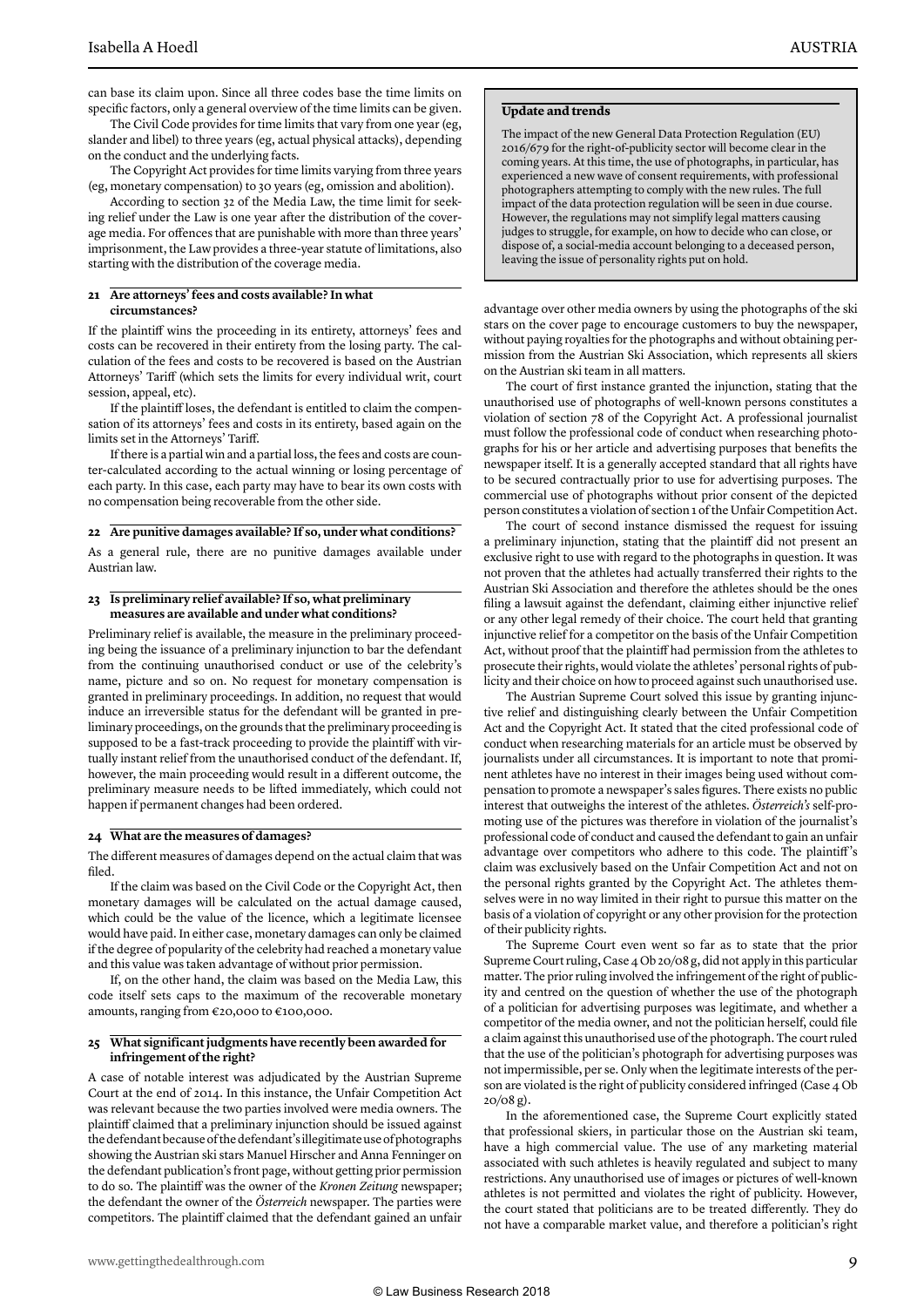of publicity is only considered infringed if a legitimate interest of that person is violated.

#### **Litigation**

#### **26 In what forum are right of publicity infringement proceedings held?**

If the plaintiff bases its claim on the Civil Code, the Copyright Act, or both, the claim must be filed in a civil court. If the plaintiff bases its claim on the Media Law, the judges of the criminal court will rule upon the pending issue. Generally, a certain number of judges in civil courts as well as criminal courts handle issues arising out of, or in connection with, right of publicity issues. The proceedings differ from a normal suit to a certain degree, since the burden of proof varies according to the different legal claims.

#### **27 Are disputes decided by a judge or a jury? Are damages determined by a judge or a jury?**

All disputes in connection with the right of publicity are decided by a judge. If the litigation value exceeds €50,000, a party can request that a panel of judges hear the issue and rule on it. There is no jury trial for civil matters in Austria.

#### **28 How is the choice of applicable law determined?**

The applicable law will be determined by the place where the infringement occurred.

#### **29 To what extent are courts willing to consider, or bound by, the opinions of other national or foreign courts that have handed down decisions in similar cases?**

Even though the case law of other courts of the same or a lower level are not binding for the deciding judge, the deciding judge might still consider the opinions of fellow judges. However, this can cause a split between the different court districts, paving the way for a legal issue to be heard by the Austrian Supreme Court. Rulings of the Austrian Supreme Court are binding on the lower courts.

The rulings of the European Court of Justice and the European Court of First Instance are also binding. The national courts must abide by the interpretation and the rulings these courts have issued.

Additionally, the rulings of the ECHR have greatly influenced the national jurisprudence on media law.

#### **30 What avenues of appeal are available in main proceedings or preliminary injunction proceedings? Under what conditions?**

Appeals are available in preliminary injunction proceedings as well as in main proceedings. Besides the formal requirements of timely filing and payment of a fee, which is calculated on the litigation value of the proceedings, there are also general requirements laid out in the rules of civil procedure and the rules of criminal procedure.

Generally, if the regional court rules in the first instance, the appeal is filed against its decision and is heard by the appellate court.

Moreover, there is also the possibility to file an appeal against the decision of the appellate court, which will be heard by the Austrian Supreme Court. In order to manage its caseload, the Austrian Supreme Court is split into multiple senates that will hear cases according to their area of speciality. Admission of an appeal to the Supreme Court must not be automatically granted. In some cases, the appellate court restricts the access, making it necessary for the respective party filing the appeal to argue its admissibility as well as the legal grounds for its appeal. The Supreme Court then rules on the admissibility of the appeal first and, only after granting its permission, asks the other party to submit a writ in defence.

In all proceedings (preliminary and main) the case will be heard by the same judges or senate. This means that a case that went all the way to the Supreme Court in the preliminary proceeding will be heard by the same judge, panel of judges or senate in the main proceeding. If the Supreme Court ruled on this issue in the preliminary proceeding, the courts of first and second instance will be bound by its ruling and are supposed to issue their opinion according to the ruling of the Supreme Court.

#### **31 What is the average cost and time frame for a first-instance decision, for a preliminary injunction, and for appeal proceedings?**

The average time frame for a preliminary injunction proceeding, in which appeals are filed all the way to the Supreme Court, is a minimum of six to eight months. The main proceedings take longer, and it also depends on whether the appellate court remands the case back to the first instance, which could happen more than once. Even if the case proceeds from the first to the second instance and then is heard by the Supreme Court, the average time frame will still cover one year.

Since no time limit exists for courts to rule in a particular case, it is difficult to predict an exact time frame. Depending on the individual judge's workload, the time frame might vary significantly.

The Austrian attorneys' guidelines on fees provides that all disputes involving intellectual property matters should have a litigation value of €43,200. It is possible to base a claim on a higher litigation value, if necessary. Lowering the litigation value below €30,000 is not recommended, since a litigation value below this amount would limit the right to file an appeal with the Supreme Court. Based on the litigation value, recuperation of attorneys' fees is calculated according to the Austrian Attorneys' Tariff.

Based on this litigation value, the average cost for a preliminary proceeding, and a main proceeding amounts to between  $\epsilon$ 25,000 and €30,000.

### **Isabella A Hoedl**

Schmiedgasse 29 / III 8010 Graz Austria

#### **Isabella A Hoedl office@IpHoedl.at**

Tel: +43 66 4525 3440 www.iphoedl.at